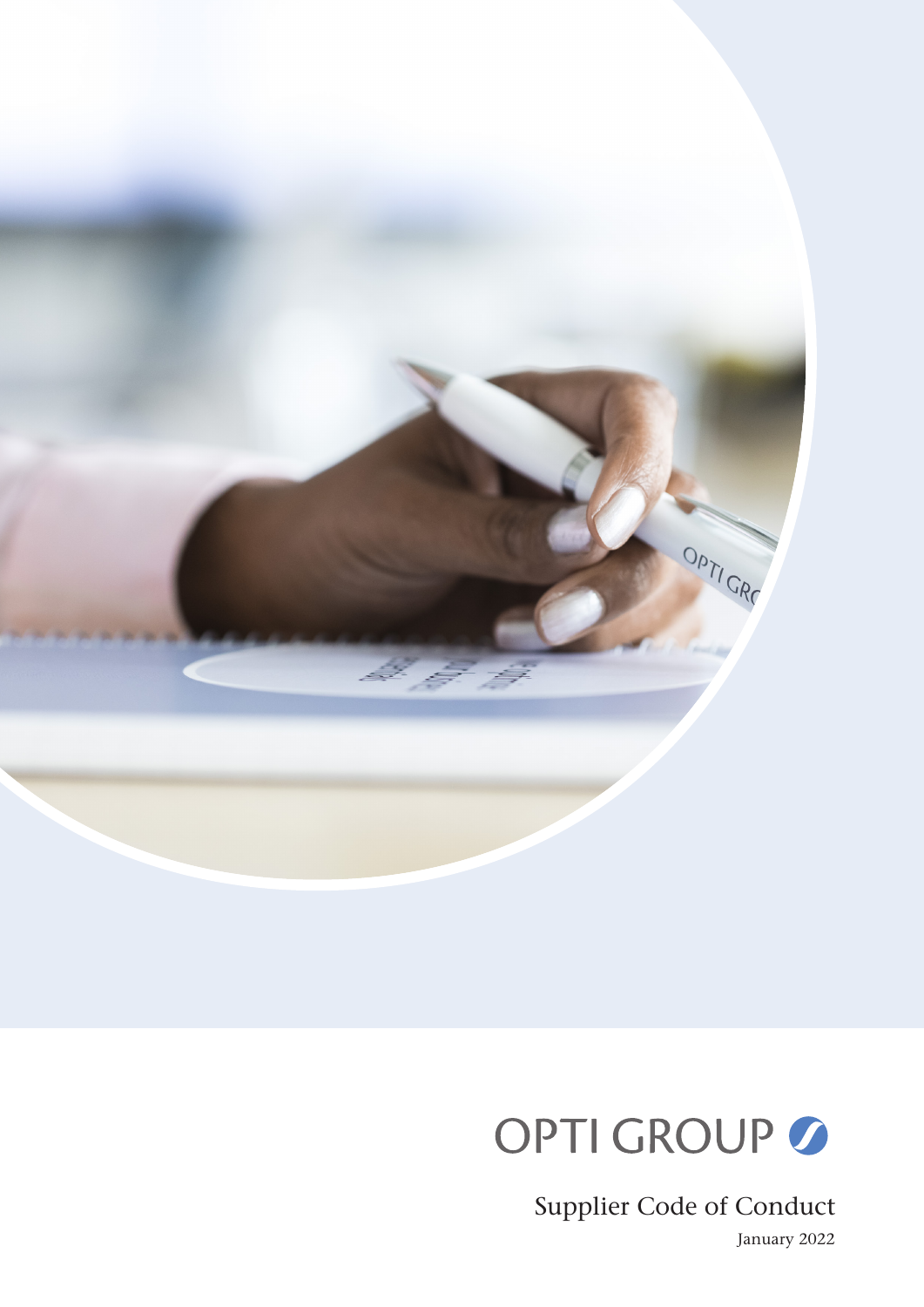# **High standards of business ethics and sustainability**

**OptiGroup's most important assets are its reputation and customer confidence. OptiGroup companies are committed to high standards of business ethics and sustainability, and we expect all our suppliers to adhere to similar standards. This Supplier Code of Conduct defines the basic minimum requirements that apply to all suppliers to OptiGroup companies.**

## **Supplier compliance commitment**

By signing the Code of Conduct for suppliers, the executive management of the supplier assures that they and any sub-supplier used in conjunction with products produced for OptiGroup companies, comply with the content of this document.

## **Requirements**

## **Legal compliance**

Suppliers shall operate in full compliance with all applicable laws, rules and regulations relevant to the content of this Code. If the local laws and regulations provide a stronger protection than the requirements in the Code, the local laws or regulations shall prevail.

## **Freedom of association and collective bargaining**

Supplier must adhere to the ILO Conventions 87 and 98, and is expected to recognise and respect the rights of employees to form and join trade unions as well as the right to collective bargaining.

#### **Child labour**

The use of child labour is strictly prohibited, in line with the ILO Convention 138 on the Minimum Age, the Convention 182 on the Elimination of the Worst Forms of Child Labour and UN Convention on the Rights of the Child Article 32. The ILO Convention 138 indicates that no child below the age of 15 (or 14 in certain countries) is allowed to work unless subject to exceptions allowed by the ILO or national law. If the Supplier employs young workers, it must demonstrate that the employment of young people does not expose them to undue physical risks that can harm physical, mental or emotional development.

#### **Forced labour**

The Supplier shall under no circumstances use, or in any other way benefit from, forced labour in line with the ILO Convention No. 29 on Forced Labour and the ILO Convention No. 105 on Abolition of Forced Labour. This entails that the Supplier shall not use physical punishment, confinement or threats of violence as a disciplinary measure, or retain employees' identification, passports, work permits or deposits as a condition of employment.

## **Discrimination**

Suppliers shall not discriminate when hiring or in any other employment practices in line with the ILO Convention No. 100 on Equal Remuneration and the ILO Convention No. 111 on Discrimination. This includes, for example promotion, benefits and access to training on the grounds of race, ethnic background, gender, disability, sexual orientation, religion, political opinion, maternity, social origin or similar characteristics.

#### **Harassment**

Suppliers must treat their employees with dignity and respect and shall not tolerate any physical, psychological, sexual or verbal harassment including harsh or inhuman treatment, coercion, detention or unwanted sexual advances.

## **Health and safety**

Suppliers shall provide a healthy and safe working environment. This includes, at a minimum, to provide potable drinking water and adequate lighting, temperature, ventilation, sanitation, and personal protective equipment for workers. Suppliers shall ensure that fire alarms, firefighting equipment and emergency exits are in place and maintained. Fire and evacuation drills must be carried out regularly.

## **Working hours**

Suppliers must divide working hours into normal and overtime hours and record all working hours accurately. Overtime shall not exceed the number of hours governed by the applicable legislation.

#### **Compensation**

The Supplier's employees must be provided with wages and benefits that, at a minimum, comply with national laws or industry standards whichever is higher. Wages must be paid regularly and directly to the employees at agreed time.

## **Environment**

Suppliers must comply with all applicable legal environmental requirements and strive for continuous improvement of their environmental performance.

## **Corruption and unfair competition**

Suppliers shall act in accordance with the UN Convention on Corruption and not engage in any form of corrupt practices including bribery, conflicts of interest, fraud, embezzlement, unlawful kickbacks, extortion and nepotism/cronyism. This means that the Supplier must never, directly or through intermediaries, offer or promise any personal or improper advantage in order to obtain or retain a business or other advantage from a third Party, whether public or private. Price-fixing, market sharing and similar anti-competitive practices are prohibited, and Suppliers must comply with applicable legislation regarding procurement, competition, taxes and social security charges.

#### **Intellectual property**

Suppliers must respect intellectual property rights, including patents, trademarks, copyrights and process designs, and safeguards OptiGroup companies confidential and proprietary information. Any transfer or sharing of technology or know-how must be done in a manner that protects intellectual property rights.

#### **Money laundering**

Suppliers shall not accept, support or facilitate money laundering and are strictly forbidden to knowingly engage in transactions that facilitate money laundering or otherwise result in unlawful diversion of assets.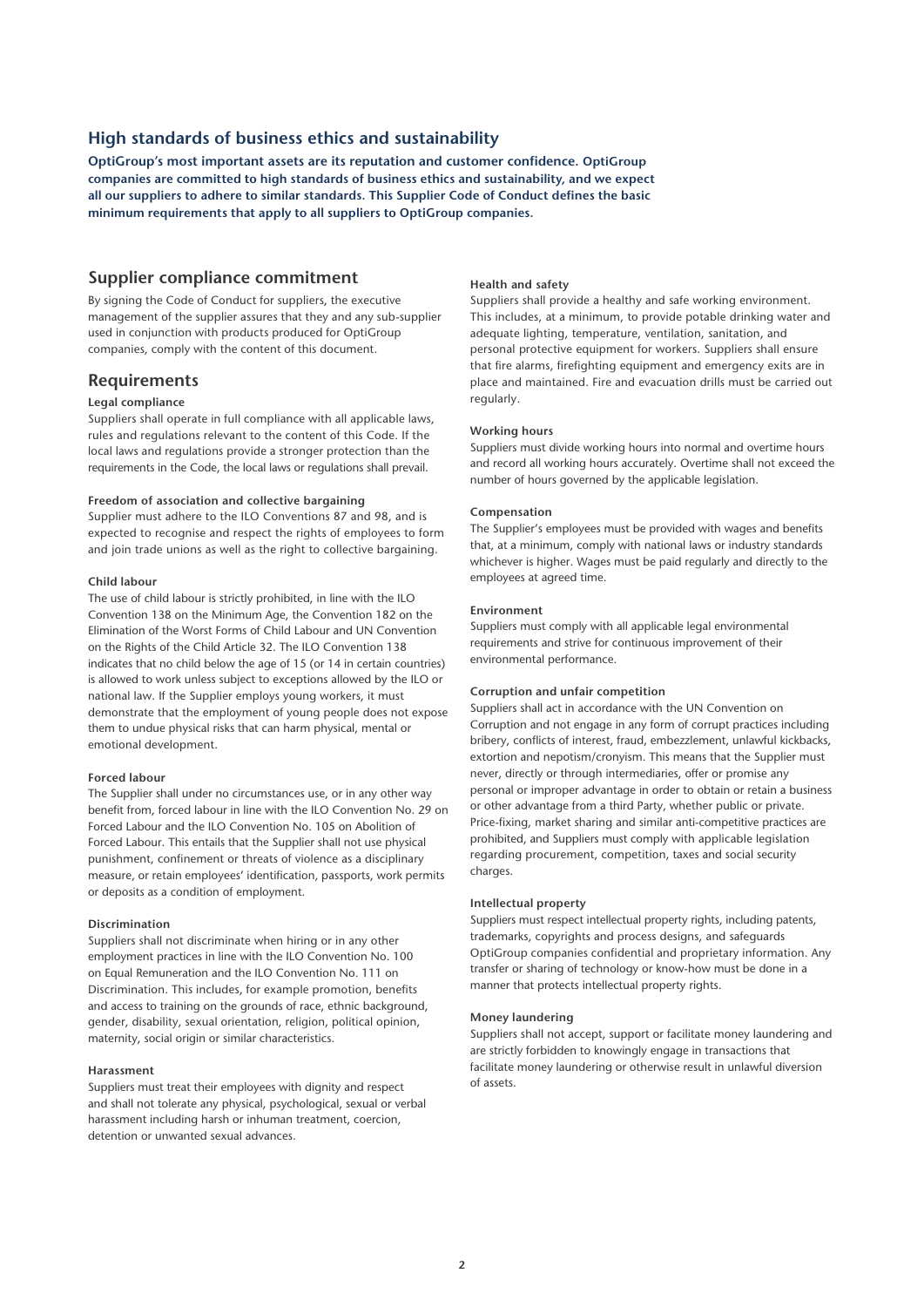

# **Monitoring**

All business relations between OptiGroup companies and their suppliers must be based on honesty, trust and cooperation. By signing the Code of Conduct for suppliers, the supplier commits to working proactively to meet these requirements within its own operations and supply chain. OptiGroup companies reserve the right to monitor and audit each supplier's compliance with our Code of Conduct for suppliers. OptiGroup companies request their suppliers to provide the relevant information that they ask for, and make employees accessible when OptiGroup companies conduct an audit. Suppliers are required to evaluate their own sub-suppliers to ensure

# **Compliance declaration**

We, the undersigned hereby confirm:

- That we have received and taken due note of the OptiGroup Supplier Code of Conduct commit ourselves to fully comply with its principles and requirements.
- That we agree that OptiGroup or a third party appointed by OptiGroup may carry out inspections/audits to verify our compliance with the Code, respecting existing agreements with other partners upon our request.

compliance with this Code of Conduct for suppliers, and to monitor and conduct audits of their sub-suppliers when requested by OptiGroup companies. Any non-compliance by the supplier or its sub-suppliers must be effectively remediated both in a timely manner and at no additional cost to OptiGroup companies.

Violation of the Supplier Code of Conduct may adversely affect business relationships with OptiGroup companies, as OptiGroup shall retain the right to terminate the contract if the supplier violates the Code and do not remedy.

• That we effectively communicate the contents of the Code to our employees, agents, subcontractors, suppliers and subsuppliers with whom we work with in the delivery of goods and services to OptiGroup.